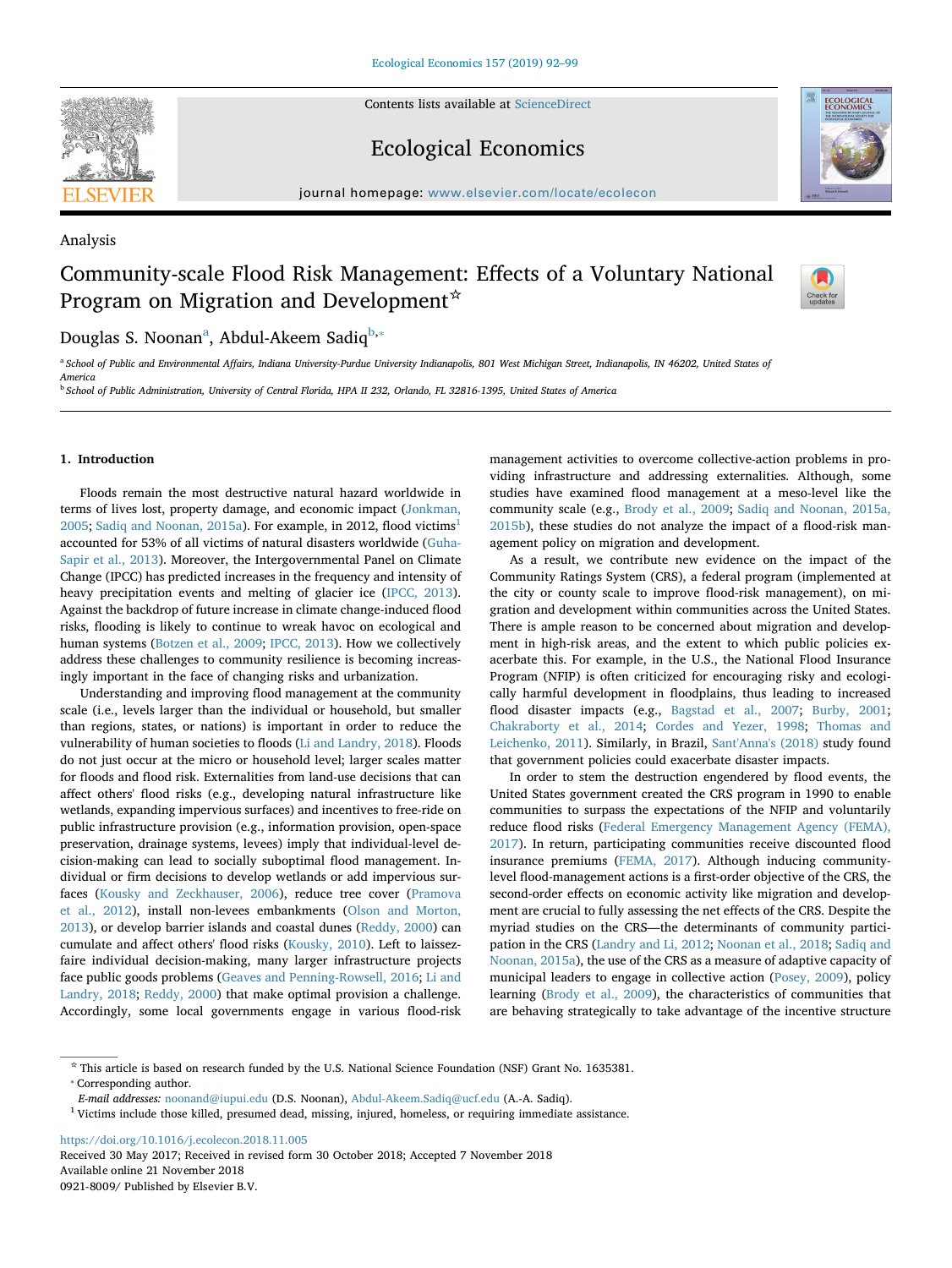of the CRS ([Sadiq and Noonan, 2015b\)](#page-7-23), the effects of the CRS on floodinsurance demand ([Dixon et al., 2006;](#page-7-24) [Zahran et al., 2009\)](#page-7-25), and floodinsurance claims ([Kousky and Michel-Kerjan, 2015](#page-7-26))—the effect of subsidizing community-level flood management on migration and development patterns remains unstudied. Hence, we address this research gap by analyzing the effects of the CRS on migration and development at the tract level. Using panel data (1970–2010), we estimate fixedeffects (FE) regressions with robust standard errors clustered by group. The findings will benefit both academics and practitioners, especially those evaluating the effectiveness of the CRS program.

In the following section, we discuss some background information on the CRS, review relevant literature, and our hypotheses. Next, we outline the methodology, including detailed information about the data, and discuss the results. Finally, we conclude by discussing the implications of our results and outlining an agenda for future research on flood-risk management.

## 2. Background on the CRS

Since its inception in 1968, the NFIP has aspired to reduce the impact of flooding on public and private infrastructures, provide affordable insurance to property owners, and promote the development of flood protection activities in communities throughout the United States ([FEMA, 2017](#page-7-19)). The NFIP is an initiative between federal and state governments, private insurance companies, and local communities with the goal of reducing flood disasters by enacting and enforcing floodplain-management activities in flood-prone areas ([Dixon et al., 2006](#page-7-24)). According to the [Department of Homeland Security \(2013\),](#page-7-27) the NFIP reduces flood-related disaster cost by \$1.7 billion annually. Despite this reduction, disaster cost is on the increase [\(Noonan and Sadiq, 2018](#page-7-28)). To reduce further the impacts and costs of flood disasters, FEMA implemented the CRS in 1990 to allow communities to implement flood reduction measures beyond what is required under the NFIP [\(FEMA,](#page-7-19) [2017\)](#page-7-19). Indeed, the CRS is a voluntary program designed to incentivize communities—cities or counties—to engage in additional flood-management activities in order to stem the rising costs of flood disasters. The three goals of the CRS are to reduce flood damage to insurable property, strengthen and support the insurance aspects of the NFIP, and foster comprehensive floodplain management ([FEMA, 2017\)](#page-7-19). When communities develop flood-management activities that reflect these three goals, they are able to accumulate credit points and enjoy discounted flood-insurance premiums commensurate with their total credit score [\(Roth and Kunreuther, 1998\)](#page-7-29). As of May 2016, 1391 communities were participating in the CRS, representing about 5% of NFIP participating communities [\(FEMA, 2016\)](#page-7-30).

Communities participating in the CRS are organized into 10 classes based on their credit points [\(FEMA, 2017\)](#page-7-19). Class 10 represents communities that do not participate or do not have the minimum number of credit points needed to enter the program. Class 1 represents communities with exceptional floodplain management activities who enjoy a 45% discount on flood insurance premiums if the community is in a Special Flood Hazard Area (SFHA)—a land area with a 1% or greater chance of flooding within any given year ([FEMA, 2015](#page-7-31)). Under the NFIP, SFHAs are required to enact floodplain management activities and purchase flood insurance ([FEMA, 2015\)](#page-7-31). Communities in the intermediate classes receive discounted flood insurance premiums within SFHAs in increments of 5%. In other words, a Class 9 community receives a 5% discount, a Class 8 community receives a 10% discount and so on until a community reaches a Class 1 receiving the 45% discount. CRS makes much smaller discounts (5–10%) on flood-insurance premiums available outside of SFHAs within participating communities.

Credit points depend on a community's ability to implement any of the 20 creditable activities that advance the CRS's goals. These activities span four categories: public information, mapping and regulations, flood damage reduction, and warning and response ([FEMA, 2017](#page-7-19)). This wide array of creditable flood management efforts ranges from information provision (e.g., hazard disclosure, flood insurance promotion) to planning (e.g., watershed master planning) to stricter regulation (e.g., building codes, zoning) to physical infrastructure provision (e.g., retrofitting buildings, structural flood-control projects, building levees). Similarly, maximum possible points awarded in each activity vary widely. Regulations and open-space preservation account for a third of the possible points, whereas 38% of possible points can be earned for damage reduction activities. Points for levees and dams are small, amounting to less than half the available points for public information activities (7% of total points available). Communities prefer some activities to others. For example, some activities (e.g., elevation certificates, outreach projects, flood protection information, higher regulatory standards) are undertaken by over 90% of participating communities, while others (e.g., flood insurance promotion, levees, dams) record no credits earned by any community. See [FEMA \(2017\)](#page-7-19) for more details on the CRS.

## 3. Literature Review

Few studies have examined the extent to which flood risks and flood-management efforts influence housing development in the U.S. [Burby \(2001\)](#page-7-14) argues that while flood-insurance programs have only had a limited effect on directing development to locations outside of a floodplain, the NFIP standards have significantly reduced flood losses on new construction located in floodplains. Using Hurricane Katrina as a case study, [Burby \(2006\)](#page-7-32) contends that federal policies such as the Disaster Mitigation Act of 2000 and the Flood Insurance Act of 1994 and 2004 have attempted to make hazardous areas safer by investing in structural mitigation (e.g., dams, levees) and non-structural mitigation (e.g., flood insurance) measures. Contrarily, these federal programs have facilitated development in hazardous areas, which has, in turn, substantially increased the potential for catastrophic losses [\(Burby,](#page-7-32) [2006\)](#page-7-32). [Cordes and Yezer \(1998\)](#page-7-16) and then later [Browne et al. \(2015\)](#page-7-33) investigate the effect of NFIP participation on local housing development. [Cordes and Yezer \(1998\)](#page-7-16) find that increased growth in beachfront communities is not because of government investment in shore protection measures, but due to increased income and employment in inland communities. [Browne et al.'s \(2015\)](#page-7-33) study finds that participating in the NFIP leads to increases in housing starts and permits in inland counties and a decrease in housing starts and permits in coastal counties with average flood zone acreage.

In addition to location of development, the type of housing and mitigation investments may be affected by flood risk and management programs. Mobile-home residents, for instance, are less likely to purchase flood insurance along the Gulf of Mexico and Florida's Atlantic Coast ([Petrolia et al., 2013](#page-7-34)). However, they are not statistically different in their likelihood of purchasing wind insurance compared to individuals living in single-family homes ([Petrolia et al., 2013](#page-7-34)). Less has been written on flood-management programs' effects on building construction types. For example, whether the construction type changes because of flood-management programs, remains understudied.

The extant research has shown that individuals use migration as a strategy for adapting to climate change and changing local risks. For example, [Portnykh \(2014\)](#page-7-35) estimates a location choice model to show the importance of migration as a way to adapt to climate change. [Boustan et](#page-7-36) al. (2012) study how individuals used migration as a strategy to self-protect from the impacts of natural disasters in the 1920s and 1930s. Their result shows that young men migrated from areas hit by tornadoes and relocated to areas susceptible to floods. Furthermore, [Hornbeck and Naidu \(2014\)](#page-7-37) examine the impact of the Great Mississippi Flood of 1927 on out-migration of the black population. They find immediate and persistent out-migration of blacks in flooded counties. In addition, [Husby et al. \(2014\)](#page-7-38) evaluate a flood from the 1950s to show populations shift in response to new flood/disaster risks. Yet, how government flood management programs like the CRS affect migration and relocation remains unclear. Studies of the CRS, like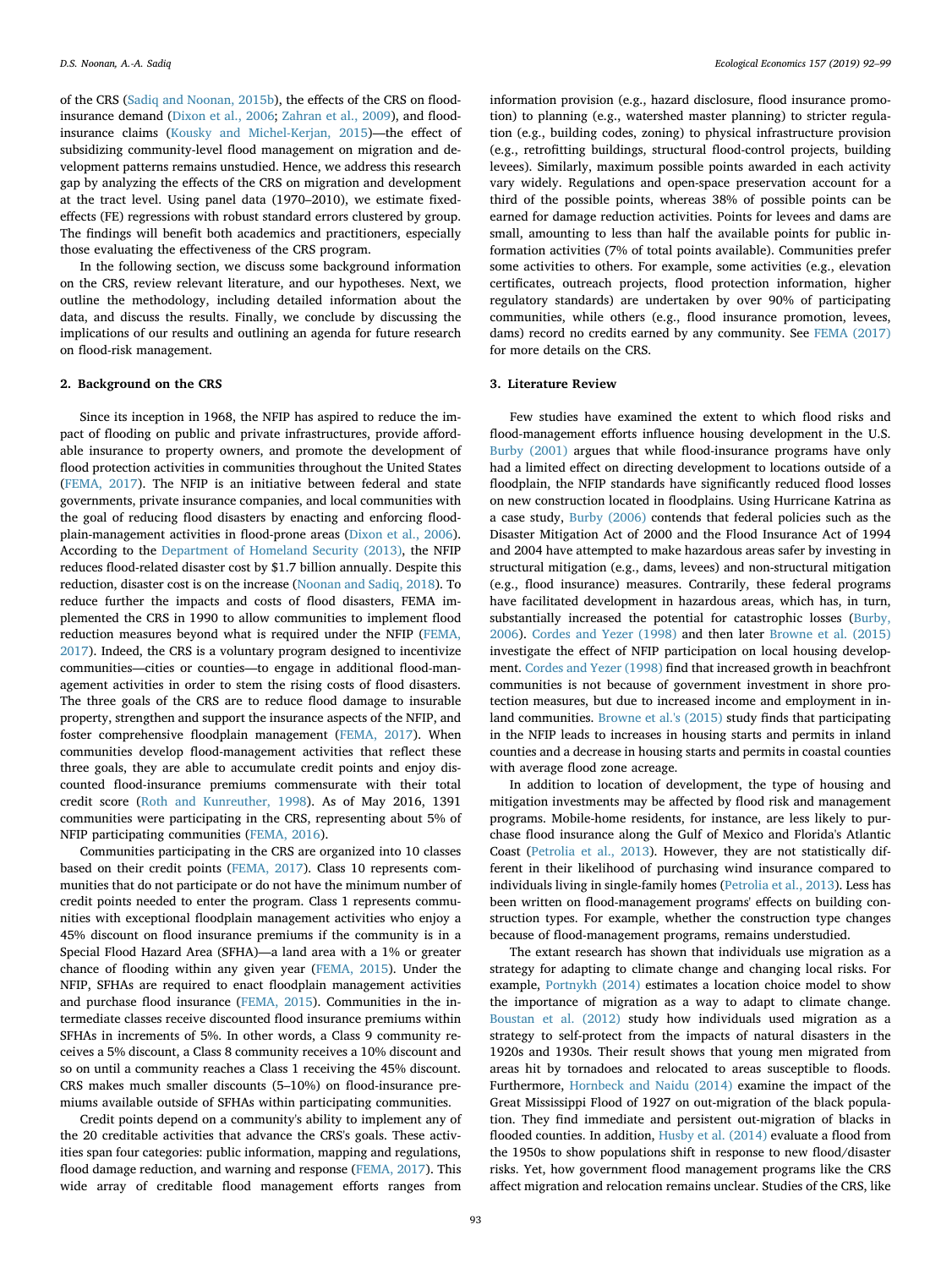[Li and Landry \(2014\),](#page-7-39) and [Zahran et al. \(2010\),](#page-7-40) show how population levels correlate with CRS participation rather than how CRS alters population growth patterns. Similarly, [Sadiq and Noonan \(2015a\)](#page-7-1) find that counties joining the CRS tend to have greater shares of residents moving in years prior. However, they do not examine the effects on relocation tendencies after joining the CRS, nor do they allow for heterogeneity in migration patterns within counties.

This study raises the question of whether the CRS attracts more development to or drive development away from flood risk. The CRS may theoretically both push and pull local development, leaving the theoretically ambiguous result a matter of empirical assessment. On the one hand, the CRS produces additional flood risk information. The vast environmental information disclosure literature [\(Beierle, 2004](#page-7-41)) proposes that when individuals or communities are aware of environmental risks, they are more likely to make better and safer decisions. For example, [Finger and Gamper-Rabindran's \(2013\)](#page-7-42) find that mandatory pollution disclosure programs may be responsible for reducing workers' chemical exposure. [Beierle \(2004\)](#page-7-41) maintains that information disclosure programs are fundamentally implemented with the goal of changing behavior. This view is germane to the CRS because the CRS is partly an information-based policy: eight out of 20 creditable activities under the CRS are related to public information. Public information activities are supposed to encourage individuals within CRS participating communities to make better decisions. For example, knowing that a particular home is located in a floodplain might change the mind of a prospective home buyer from buying that particular home. Furthermore, the CRS encourages stricter building regulations and community restrictions on locations and types of new construction ([Browne](#page-7-33) [et al., 2015](#page-7-33)). Once better informed and facing costlier housing, households may "head for the hills" and away from risky settlements. Thus, we offer the following hypotheses.

On the other hand, CRS incentives may encourage more development or at least discourage departures. There is ample evidence suggesting that community risk mitigation programs such as the CRS can be successful at reducing community flood risk (e.g., [Sadiq and Noonan,](#page-7-1) [2015a, 2015b\)](#page-7-1) and future property damage [\(Brody et al., 2007;](#page-7-43) [Brody](#page-7-44) [et al., 2008](#page-7-44)). If such programs are not properly designed, however, they can create perverse incentives that could undermine the intended programmatic benefits ([Sadiq and Noonan, 2015b;](#page-7-23) [Zahran et al., 2010](#page-7-40)). Moreover, there is evidence that poorly designed flood risk programs actually encourage development of homes in flood-prone areas. [Burby](#page-7-14) [\(2001\)](#page-7-14) notes that within 30 years of passing the NFIP, development within 100-year floodplains rose by 53%. [Chakraborty et al. \(2014\)](#page-7-15) suggest that flood subsidies heightened housing development in floodprone coastal communities. In addition, [Bagstad et al. \(2007\)](#page-7-13) argue that the NFIP has encouraged development in flood zones by providing subsidies to community members. In short, subsidizing development in flood-prone areas can lead to perverse outcomes, especially if floodinsurance premiums are not commensurate with the inherent flood risk ([Burby, 2001](#page-7-14)). The CRS increases subsidies for flood insurance in SFHAs. Thus, the hypotheses below might plausibly be rejected depending on which influence of the CRS is stronger: its "scarecrow" effects of discouraging development in high-risk areas, or its subsidy effects of encouraging development in high-risk areas.

<span id="page-2-0"></span>H1a. Tracts in CRS communities have less new housing construction (or population growth) than non-CRS tracts.

H1b. Tracts in CRS communities have more new housing construction (or population growth) than non-CRS tracts.

<span id="page-2-1"></span>H2a. Tracts in CRS communities have fewer mobile homes or trailers than non-CRS tracts.

H2b. Tracts in CRS communities have more mobile homes or trailers than non-CRS tracts.

<span id="page-2-2"></span>H3a. Tracts in CRS communities have more non-movers than non-CRS

tracts.

H3b. Tracts in CRS communities have fewer non-movers than non-CRS tracts.

Finally, the literature provides the empirical justification for relevant variables to include in the analysis. The idea is to control for variables that might make a community join the CRS and affect migration or development. Control variables include the tract-level poverty rate and unemployment rate. Indicators like these may correlate with CRS participation ([Li and Landry, 2014](#page-7-39); [Posey, 2009](#page-7-22)) while also affecting subsequent migration and development in the tract. Controls for vacancy rates, rentership rates, and mean housing values capture the conditions of the tract's housing stock. [Sadiq and Noonan \(2015a\)](#page-7-1) find housing values and homeownership rates to be positive and significant predictors of CRS participation. Likewise, [Bollens et al. \(1989\)](#page-7-45) find a positive correlation between cities' housing values and floodplain programs. The share of the county that lived in the same house five years prior also helps control for rapidly transitioning markets.

## 4. Methodology

To explore the drivers of migration and development, a straightforward and parsimonious model is estimated for a national panel of tract-level observations over several decades (1970–2010). The empirical models estimate factors influencing several alternative measures of migration and development, with the same basic specification shared across each of the alternative dependent variables. The panel data allow an estimation of a fixed-effects regression model with robust standard errors clustered by group, where "group" in this context refers to the census tract as our local unit of observation. Our analysis addresses the concern over possible endogeneity issues in three ways. First, we use a fixed-effect model to help control for any time-invariant unobservable factors that might lead to endogeneity. Second, our unit of analysis is tract-level and the policy treatment is at the community-level. Our argument is that individual tracts lack 'market power' and cannot influence the local jurisdiction's adoption choice—the decision to participate or not to participate in the CRS can only be made at the county or city level. Moreover, the average CRS community contains 190 tracts. Finally, we control for a host of time-varying attributes such as poverty rates that might affect migration or development.

The empirical model thus takes the form:

$$
y_{it} = \alpha + \beta CRS_{it} + \delta Damage_{it} + \rho Risk_i + \gamma (CRS_{it} \times Risk_i) + \sigma X_{it-10} + \tau_t
$$
  
+  $\mu_i + \varepsilon_{it}$ 

where i indexes tracts, and t indexes census years (1980, 1990, 2000, 2010). The variable y measures population and housing outcomes. CRS is the variable of interest, a dummy variable reflecting whether the tract was in a community participating in the CRS in year  $t$ . The vector  $X$ includes tract-level socioeconomic controls, all lagged by ten years. The vectors Risk and Damage describe flood risks and recent flood property damage, respectively. Notably, the Risk vector contains time-invariant measures, although its interaction term with CRS remains time-varying. Year effects  $(\tau)$ , estimated as coefficients of year dummy variables, and tract-level fixed effects (μ) are also in the model, in addition to the white-noise error term (ε). The presence of tract fixed-effects leaves  $ρ$ unidentified, and the model to be estimated becomes:

 $y_{it} = \alpha + \beta CRS_{it} + \delta$ Damage<sub>it</sub> +  $\gamma$  ( $CRS_{it} \times Risk_i$ ) +  $\sigma X_{it-10} + \tau_t + \mu_i + \varepsilon_{it}$ 

4.1 Data

In order to examine the impact of the CRS on migration and development, we merged five different data sources together (see [Table 1\)](#page-3-0). The first data source is CRS participation from FEMA from 2000 and 2010. The data contain information about participating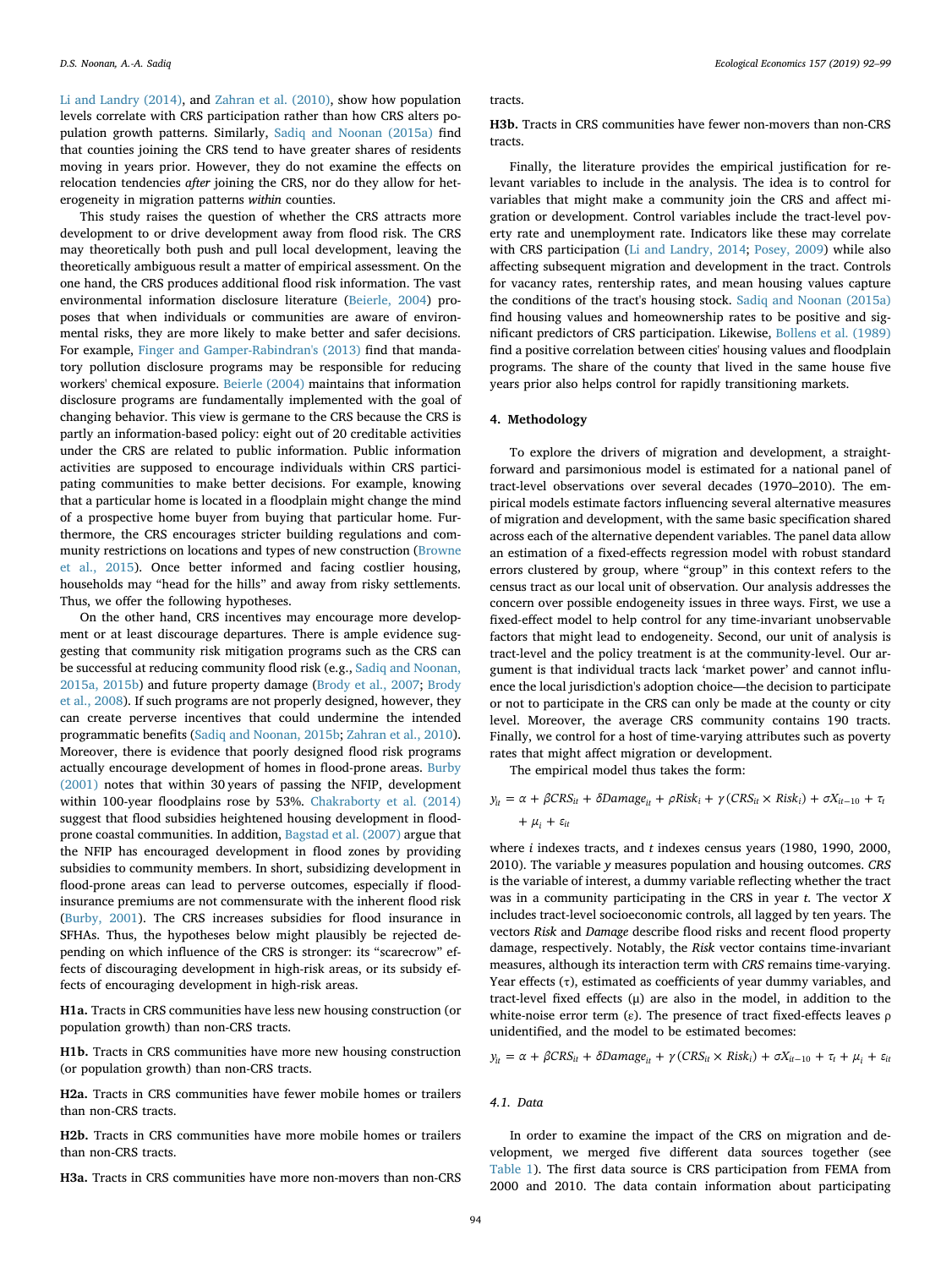#### <span id="page-3-0"></span>Table 1

| ,                                                                                  |                                                                             |                                |                                                                    |
|------------------------------------------------------------------------------------|-----------------------------------------------------------------------------|--------------------------------|--------------------------------------------------------------------|
| Data                                                                               | Unit                                                                        | Years                          | Available information                                              |
| 1. CRS Participation from FEMA (2017)                                              | Place/County                                                                | 2000, 2010                     | Name of participant community, CRS class,<br>credits earned, etc.  |
| 2. Neighborhood Change Database (NCDB) from Geolytics,<br>Inc.                     | Tract                                                                       | 1970–2010, for census<br>years | Housing values, vacant housing, renters,<br>non-migrants, etc.     |
| 3. The Spatial Hazard Events and Loss Database for the<br>United States (SHELDUS)  | County                                                                      | 1975-2010                      | Hazard type, damages, injuries, fatalities,<br>etc.                |
| 4. Flood Insurance Rate Maps from FEMA (2015)                                      | Flood zones                                                                 | Current                        | Base flood elevations, flood zones,<br>floodplain boundaries, etc. |
| 5. Flood risk data from the United States Department of<br>Transportation (US DOT) | $1 \text{ km} \times 1 \text{ km}$ raster map, converted to<br>census tract | 1996                           | Index value/minimum, maximum, mean by<br>tract, etc.               |

communities such as name, place, and year of participation. The second data source is the Neighborhood Change Database (NCDB) from Geolytics, Inc., which contains US Census information. This study uses census information at the census tract level, normalized to use timeconsistent 2010 tract boundaries, for the decadal years from 1970 to 2010 (i.e., 1970, 1980, 1990, 2000, and 2010). The NCDB contains information such as population, household income, housing characteristics, poverty status, employment, and housing values.

The third data source is Spatial Hazard Events and Losses Database for the United States (SHELDUS), which contains monthly flood damage data. SHELDUS contains county-level information to include location and date of hazard event, number of fatalities, property losses, injuries, etc. Although, this information is available for 18 different natural hazards, we use information on flood hazard only in the analyses. We assume that flood damages are distributed proportional to population among the tracts in a particular county. This assumption follows from the similarity in flood insurance claim rates (the share of policies that make a claim in a given year) occurring inside SFHAs versus outside ([Kousky and Michel-Kerjan, 2015\)](#page-7-26). The fourth data source is the latest Flood Insurance Rate Maps (FIRMS). The FIRMS provide tract-level information about SFHAs and the risk premium zones for 87% of the United States. The fifth data source is flood risk (raster) data from the [United States Department of Transportation \(US DOT\) \(1996\)](#page-7-46). The information contained in the flood risk data is of very high resolution (1 km grid cell) and based on a ranking of flood risk (on a 0–100 scale) by FEMA as part of a study to assess the risks to pipelines from natural disasters including flooding. $<sup>2</sup>$  $<sup>2</sup>$  $<sup>2</sup>$ </sup>

## 4.2. Variables

The dependent variables of interest are development and migration (see [Table 2](#page-4-0)). Development is measured in two ways: (1) New construction—share of houses built in the last five years, and (2) Mobile homes or trailers—share of housing units in a tract that are mobile homes or trailers. Both variables are calculated using housing variables that the decennial Census reports by simply dividing the count of the appropriate type of housing by all housing units in the tract. Similarly, we employ two measures of migration: (1) Population growth—Population of a tract<sub>t</sub>/population of a tract<sub>t-10</sub>, and (2) Non-movers—proportion of residents in the same house 5 years prior in a tract. This latter variable is a measure directly reported in the decennial census.

The analyses focus on the following independent variables: CRS participation, flood risk, flood risk in CRS communities, flood zones in CRS communities, property damage, and no flood prior. There are two options available with regard to CRS participation—communities are either participating or not participating in the CRS program. Those participating in the CRS in a given census year are coded 1, and 0 otherwise. Flood risk is measured as the mean flood risk from 1 km grid cells within a tract. The variable, flood risk, is omitted because it is time-invariant. Flood risk in CRS communities is the interaction term between Flood risk and CRS participation. This variable represents flood risk tracts in CRSparticipating communities. The SFHA share represents the spatial extent of high-risk flood zones overlaying the tract for all tracts in the US for which digital FIRMs are available. Next, Flood zones in CRS communities is obtained by interacting CRS participation with SFHA share. This variable measures the percent of the tract's area covered by high-risk flood zones for tracts in CRS communities (coded 1; 0 otherwise). Although SFHA share is time invariant in these data, its interaction with CRS participation captures a differential effect of a tract's 100-year floodplain exposure for tracts within CRS communities, which does vary over time. The benefit of including both CRS participation ∗ Flood risk and CRS participation ∗ SFHA share is to be able to distinguish between the richer, more continuous measure of flood risk (Flood Risk) and the more limited ([Brody et al., 2012](#page-7-47)) binary notion of flood risk that maps directly onto flood insurance requirements and CRS discounts. Using only one would further mix risk and insurance or policy effects, while including both allows us to differentiate between extant flood risk and officially regulated flood zones. Thus, although the main effect of the CRS indicates the average effect of CRS participation across the community irrespective of the tract's flood risks, the interaction terms pick up whether CRS participation is different in tracts that are more in floodplains or have greater flood risks. Property damage per capita is measured as the total flood damage in a county over the previous five years divided by the county population. No flood prior is measured as the absence of at least one flooding event in a tract within the last five years. Thus, both flood event and damage variables draw from the detailed SHELDUS data from the previous five years (e.g., 1985–1990 for  $t = 1990$ ).

To isolate the effect of the independent variables on the dependent variables, we include the following control variables: poverty rate, mean housing value, population density, county non-movers, unemployment rate, renters, and vacant homes. Poverty rate is measured as the tract poverty rate. Mean housing value is measured as the log of mean housing value in a tract. We measure population density as the total tract population divided by total land area. County non-movers is the proportion of persons residing in the same county five years ago. Furthermore, unemployment rate is measured as the number of unemployed divided by total number in the labor force. Renters is the share of total housing units that are rentals, and vacant is measured as the share of total housing units that are vacant. All these control variables enter as lagged to the previous census year (i.e., a 10-year lag) in order to avoid simultaneity concerns. Although we drop 13% of all tracts due to missing FIRM data, missing

<span id="page-3-1"></span> $^2$  The USDOT flood risk data are converted from a 1 km by 1 km grid cell map onto census block groups, taking the mean value of the flood risk metric across the cells in each block group. Then, each census tract takes the mean value of these block groups' flood risk value. This mean-mean aggregation function was just one of many alternatives tried (e.g., min-max, max-max, max-mean). The basic findings are not very sensitive to the aggregation choice. The mean-mean approach is used here as it is the most straightforward. See the full report ([US](#page-7-46) [DOT, 1996\)](#page-7-46) for more details.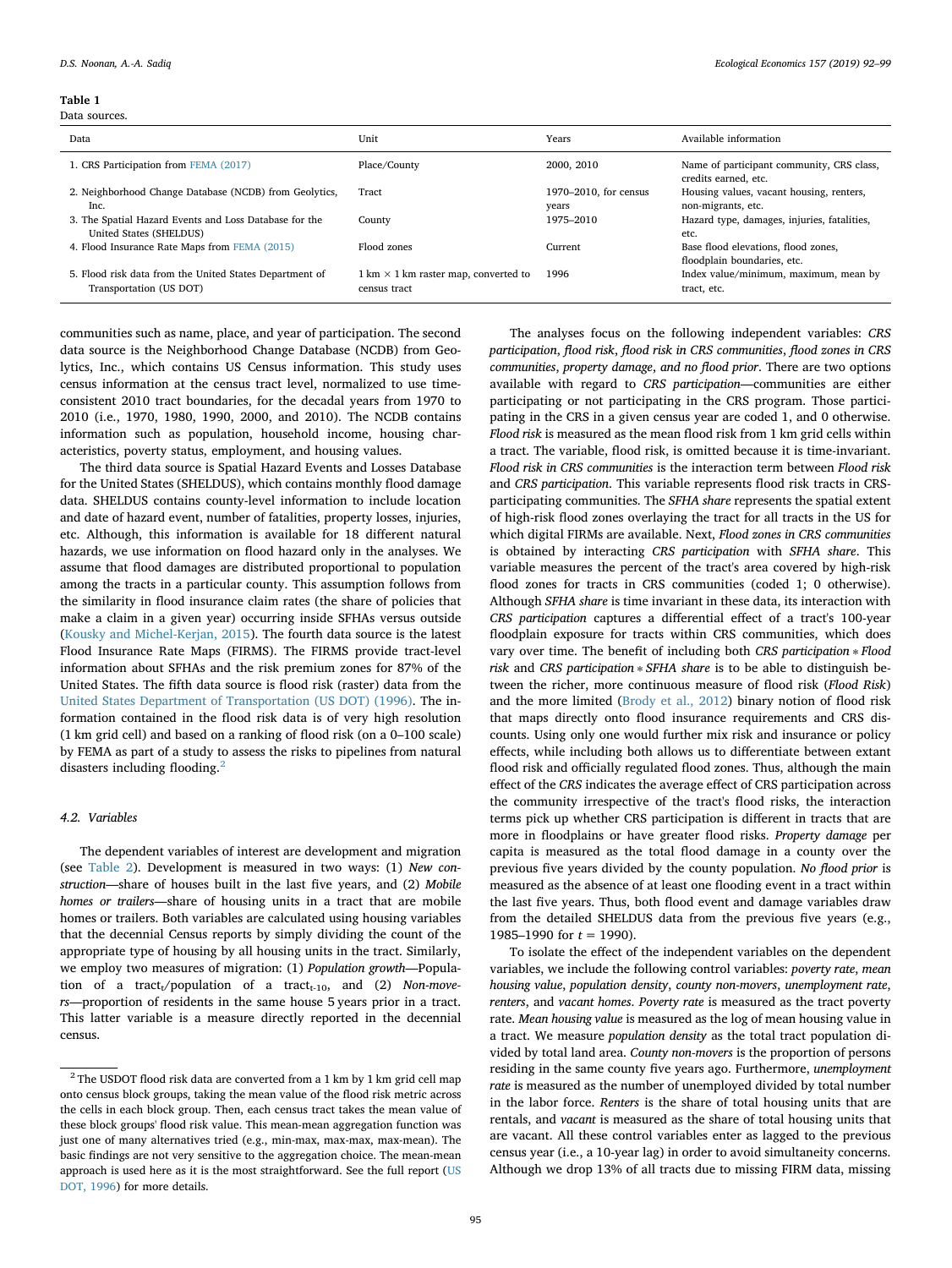#### <span id="page-4-0"></span>Table 2

Variables and their descriptions.

| Variable                       | Description                                                                                | Data Source                 |
|--------------------------------|--------------------------------------------------------------------------------------------|-----------------------------|
| Dependent (development)        |                                                                                            |                             |
| New construction               | Share of houses built in the last five years in a tract                                    | NCDB (Geolytics)            |
| Mobile homes or trailers       | Percent housing units in a tract that are mobile homes or trailers                         | NCDB (Geolytics)            |
| Dependent (migration)          |                                                                                            |                             |
| Population growth              | Population of a tract <sub>t</sub> /population of a tract <sub>t-10</sub>                  | NCDB (Geolytics)            |
| Non-movers                     | Proportion of residents in the same house five years prior in a tract                      | NCDB (Geolytics)            |
| Independent variables          |                                                                                            |                             |
| CRS participation              | Dummy variable indicating tract resides in a community participating in the CRS            | <b>FEMA (2017)</b>          |
| Flood risk in CRS communities  | CRS participation * Flood risk                                                             | FEMA (2017) and US DOT      |
| Flood zones in CRS communities | CRS participation * SFHA share (share of a tract in a Special Flood Hazard Area)           | FEMA (2017) and FEMA (2015) |
| Property damage per capita     | Total county flood damages within the previous five years/County population                | <b>SHELDUS</b>              |
| No flood prior                 | Dummy variable indicating the tract lacked a flooding event within the previous five years | <b>SHELDUS</b>              |
| Control variables              |                                                                                            |                             |
| Poverty rate (lag)             | Tract poverty rate (10-year lag)                                                           | NCDB (Geolytics)            |
| Mean housing value (lag)       | Log of mean housing value in a tract (10-year lag)                                         | NCDB (Geolytics)            |
| Population density (lag)       | Total tract population divided by total land area (10-year lag)                            | NCDB (Geolytics)            |
| County non-movers (lag)        | Proportion of persons residing in the same county five years ago (10-year lag)             | NCDB (Geolytics)            |
| Unemployment rate (lag)        | Number of unemployed divided by total number in the labor force in a tract (10-year lag)   | NCDB (Geolytics)            |
| Renters (lag)                  | Share of total housing units that are renter occupied in a tract (10-year lag)             | NCDB (Geolytics)            |
| Vacant homes (lag)             | Share of total housing units that are vacant in a tract (10-year lag)                      | NCDB (Geolytics)            |

Note: All variables listed here enter the model at the tract level for year t, where  $t = 1980, 1990, 2000,$  and 2010. Some variables are measured in year t (e.g., CRS participation, all dependent variables). Flood event variables are measured using the previous five years (i.e., year t-5 through year t). All 'Control variables' are measured at year t-10 (i.e., with a ten-year lag). Thus, the control variables range in years from 1970 to 2000. Time invariant flood-related variables Flood risk and SFHA share are described in the text.

values for socioeconomic controls like unemployment rate and housing value further reduce the sample size. The FE regressions use 62,537 tracts, or almost 86% of all 2010 tracts, with FIRMs and when they have nonmissing NCDB data.[3](#page-4-1)

## 5. Results

We discuss a few notable descriptive statistics presented in [Table 3](#page-4-2). On average, about 10% of homes are new construction, 6% are mobile homes or trailers, and 61% of the population are non-movers. In any given census year, approximately 10% of tracts are participating in the CRS, a figure that rises to 17.8% if the sample is restricted to 2000 and 2010 after the CRS program began. The average mean risk for all the tracts is about 42 on a scale of 0–100. Tracts average about 12% of their area being in a SFHA. In addition, about 16% of tracts in a county have not experienced a flood within the last five years. The mean unemployment rate is approximately 6%, 31% of residents are renters, and 8% of homes are vacant.

[Table 4](#page-5-0) presents the results of four tract-level FE models for new construction, mobile homes or trailers, population growth, and nonmovers. The results of the new construction model indicate a negative and significant relationship between new construction and CRS participation. Specifically, there is a 1.8% decrease in new construction in CRS tracts holding all other variables constant. Similarly, there is a significant and negative relationship between new construction and flood risk in CRS communities. On the contrary, there is a significant and positive relationship between new construction and flood zones in CRS communities. In addition, there is a positive and significant

| гаріе з                |  |
|------------------------|--|
| Descriptive statistics |  |

<span id="page-4-2"></span> $T = 3$ 

| Variable                 | N       | Mean   | Std. dev. | Min      | Max <sup>a</sup> |
|--------------------------|---------|--------|-----------|----------|------------------|
| Dependent variables      |         |        |           |          |                  |
| New construction         | 216,984 | 0.103  | 0.141     | $\Omega$ | $\mathbf{1}$     |
| Mobile homes or trailers | 216,984 | 0.063  | 0.111     | $\Omega$ | 1                |
| Population growth        | 216,979 | 1.864  | 27.450    | $\Omega$ | 4758             |
| Non-movers               | 216,899 | 0.611  | 0.198     | $\Omega$ | 1                |
| Independent variables    |         |        |           |          |                  |
| CRS participation        | 216,984 | 0.102  | 0.302     | $\Omega$ | 1                |
| Flood risk in CRS        | 216,984 | 3.960  | 14.764    | $\Omega$ | 99               |
| communities              |         |        |           |          |                  |
| Flood risk               | 216,984 | 41.914 | 27.636    | $\Omega$ | 99               |
| Flood zones in CRS       | 216,984 | 0.014  | 0.081     | $\Omega$ | 1                |
| communities              |         |        |           |          |                  |
| SFHA share               | 216,984 | 0.116  | 0.186     | $\Omega$ | 1                |
| Control variables        |         |        |           |          |                  |
| Property damage (\$)     | 216,984 | 51.300 | 906.411   | $\Omega$ | 66,208.33        |
| No flood prior           | 216,984 | 0.155  | 0.362     | $\Omega$ | 1                |
| Poverty rate             | 216,984 | 0.120  | 0.105     | $\Omega$ | 1                |
| Mean housing value (\$)  | 216,984 | 10.934 | 1.047     | $-7.099$ | 14.174           |
| Population density       | 216,984 | 0.002  | 0.004     | $\Omega$ | 0.082            |
| County non-movers        | 216,984 | 0.769  | 0.139     | $\Omega$ | $\mathbf{1}$     |
| Unemployment rate        | 216,984 | 0.060  | 0.047     | $\Omega$ | 1                |
| Renters                  | 216,984 | 0.309  | 0.204     | $\Omega$ | $\mathbf{2}$     |
| Vacant homes             | 216,984 | 0.078  | 0.081     | $\Omega$ | 1.5              |

<span id="page-4-3"></span><sup>a</sup> The decennial census uses tract boundaries that change every decade. In order to keep our units of analysis constant through the five decades examined in this study, we use the NCDB, for which Geolytics has reestimated Census variables from previous census years to match them to the 2010 tract boundaries. While the NCDB offers a key advantage of normalizing Census data so that our geographic units of analysis are fixed through time, their estimation process can result in some percentage or share variables exceeding 1.0 (especially for much older data, such as 1970, when the whole country was not yet mapped to Census tracts). In our sample, four tract-years have estimated values for Renters or Vacant homes that exceed unity in the NCDB. Similarly, Geolytics imputation and estimation processes to create the NCDB is also the reason for the unusual descriptive statistics for the population growth variable. The median of Population growth is 1.065.

relationship between new construction and property damage as well as between new construction and no flood prior.

A look at the mobile homes or trailers model shows a negative and

<span id="page-4-1"></span><sup>&</sup>lt;sup>3</sup> To examine the sensitivity of the results to dropping tracts without digital FIRM data available, multiple imputation regression techniques are applied to the four models in [Table 4](#page-5-0). Using variables in [Table 2](#page-4-0) and especially information from the raster flood hazard maps (which cover all tracts) to impute CRS participation ∗ SFHA share over 20 imputations, the estimates in [Table 4](#page-5-0) can be compared to results where the SFHA share variable is imputed and no longer missing for a sizeable portion of the country. The full results, available on request, show minimal change to the coefficients of interest and even to the SFHA share coefficient. The only exception is for the CRS participation ∗ Flood risk parameter, which becomes marginally insignificant in the new construction model.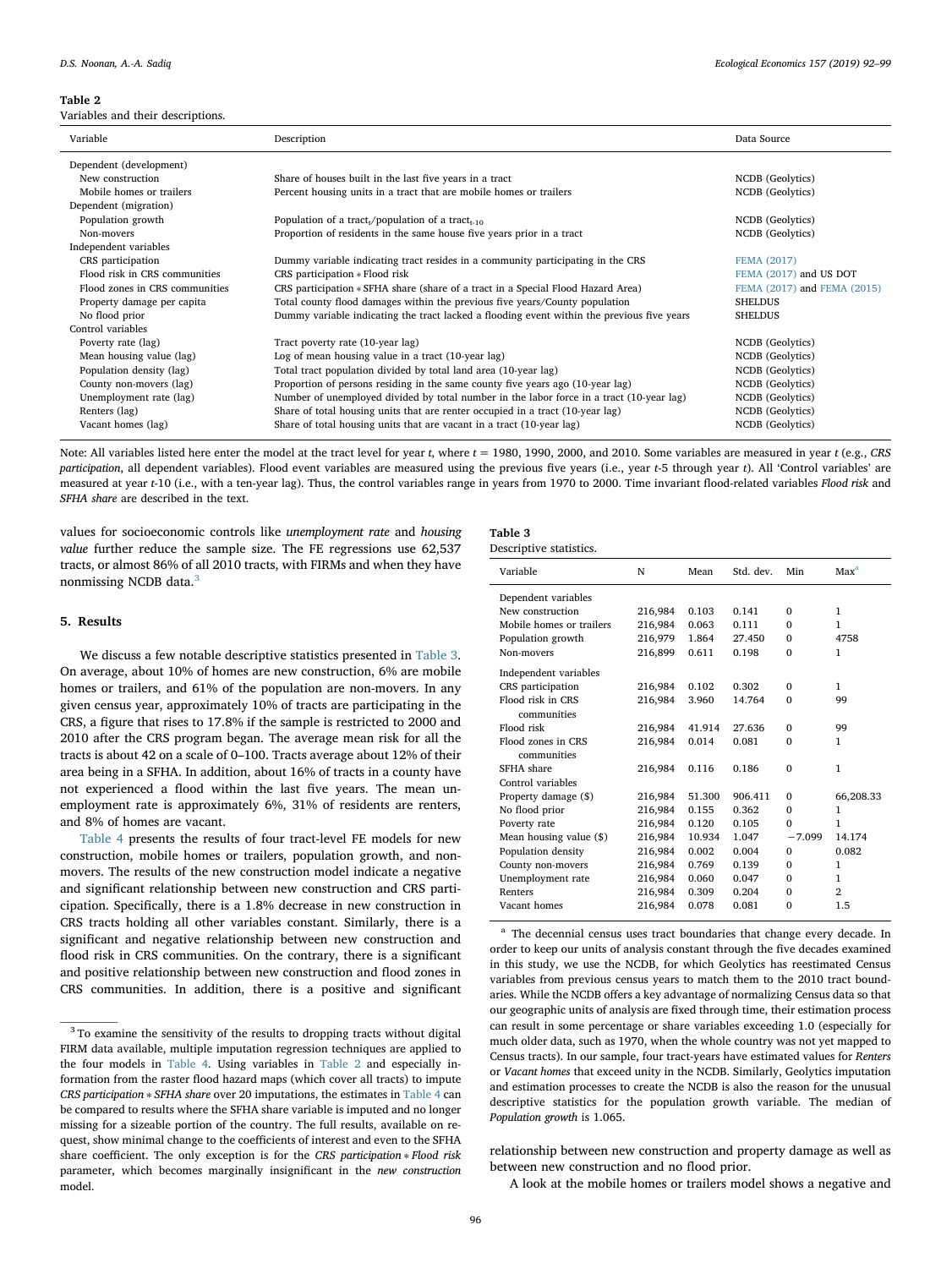#### <span id="page-5-0"></span>Table 4

Fixed-effects regression results for new construction, mobile homes or trailers, population growth, and non-movers.

|                                | New construction | Mobile homes or trailers | Population growth | Non-movers        |
|--------------------------------|------------------|--------------------------|-------------------|-------------------|
| Variable                       | Coeff.           | Coeff.                   | Coeff.            | Coeff.            |
| CRS participation              | $-0.018***$      | $-0.005***$              | $-2.754***$       | $0.026***$        |
| Flood risk in CRS communities  | $-0.0001**$      | $-0.00002$               | $0.039***$        | $-0.0001***$      |
| Flood zones in CRS communities | $0.012**$        | $-0.004$                 | $-1.740*$         | $-0.006$          |
| Property damage                | 5.378e-07***     | $-4.662e-09$             | $0.0001***$       | $-5.224e-07***$   |
| No flood prior                 | $0.003***$       | 0.0001                   | $-0.896***$       | $-0.009***$       |
| Poverty rate                   | $0.357***$       | $0.018***$               | 13.102*           | $-0.047***$       |
| Mean housing value             | $-0.004***$      | $-0.008***$              | $4.373***$        | $0.010***$        |
| Population density             | $-28.573***$     | $-0.957***$              | 128.506           | 26.646***         |
| County non-movers              | 0.002            | $-0.001$                 | $20.420***$       | $0.089***$        |
| Unemployment rate              | $0.113***$       | $0.059***$               | 146.941***        | $-0.041***$       |
| Renters                        | $-0.139***$      | $-0.026***$              | $33.268***$       | $-0.033***$       |
| Vacant homes                   | $0.093***$       | $-0.025***$              | 95.773***         | $-0.251***$       |
| 1980                           | $0.130***$       | $0.005***$               | $9.186***$        | $-0.317***$       |
| 1990                           | $0.086***$       | $0.012***$               | $1.429***$        | $-0.309***$       |
| 2000                           | $0.059***$       | $0.010***$               | $-0.922***$       | $-0.293***$       |
| 2010                           | Omitted          | Omitted                  | Omitted           | Omitted           |
| N                              | 216,984          | 216,984                  | 216,979           | 216,899           |
| $F$ (p-value)                  | 3111.2 (0.0001)  | 273.1 (0.0001)           | 10.6(0.0001)      | 43,253.9 (0.0001) |
| Adjusted R-Squared             | 0.298            | 0.034                    | 0.079             | 0.818             |

Note:

significant relationship between CRS participation and the construction of mobile homes or trailers. The relationships between construction of mobile homes or trailers and flood risk in CRS communities, flood zones in CRS communities, property damage, and no flood prior are all insignificant.

According to the population growth model, there is a negative and significant association between participating in the CRS and population growth. Similarly, there is a negative and significant relationship between flood zones in CRS participating communities and population growth. These results are contrary to that of flood risk in CRS communities, which indicates a positive and significant association with population growth. Further, there is a positive and significant relationship between population growth and property damage, and a negative and significant association between population growth and no flood prior.

Finally, the results of the non-movers model indicate a 2.6 percentage-point increase in the proportion of non-movers in CRS tracts holding all other variables constant. Further examination into this model's results shows a negative and significant relationships between non-movers and the following three variables; flood risk in CRS communities, property damage, and no flood prior. The relationship between non-movers and flood zones in CRS communities is negative and insignificant.

# 6. Discussion

Our analyses take advantage of two features of the empirical setting to identify policy effects of the CRS program on migration and development. This is particularly important for a program like the CRS, where participation is voluntary and endogeneity may weaken the results. First, we take advantage of natural and exogenous measures of flood risk as well as detailed historical records of local flood damage. Second, we construct a panel of census tracts nationwide that includes participating and non-participating CRS communities, including those that joined the program recently. Roughly speaking, this approach allows us to examine changes in migration and housing development trends across CRS participants and non-participants.

We now focus our attention to discussing the results of the four models. With regard to the impact of CRS participation on new housing development, the results of the new construction model suggest that there is a decrease in the share of new construction of houses in tracts located in CRS participating communities in comparison to the same tracts prior to joining the CRS. This result provides empirical evidence in support of [Hypothesis 1a,](#page-2-0) and is supported by the environmental information disclosure literature [\(Beierle, 2004;](#page-7-41) [Finger and Gamper-](#page-7-42)[Rabindran, 2013](#page-7-42)). Similarly, flood-prone tracts within CRS participating communities also experienced even lower new housing construction in comparison to those same flood-prone tracts before they joined the CRS. Contrary to the two previous results, flood zones within CRS tracts seem to attract new construction of houses. This finding is corroborated by several previous studies (e.g., [Bagstad et](#page-7-13) al., 2007; [Burby, 2001;](#page-7-14) [Chakraborty et al., 2014;](#page-7-15) [Cordes and Yezer, 1998\)](#page-7-16). This increase in new housing construction in flood zones may be the result of the availability of higher flood insurance discounts for SFHAs relative to CRS tracts outside of SFHAs ([Chakraborty et al., 2014\)](#page-7-15). This study is unable to ascertain whether these new houses in the floodplain are elevated in compliance with the NFIP requirements or not. Calculated at mean values, the effect of CRS participation is a 1.85 percentage point reduction in the new construction share. This effect remains negative (−0.0064) even for a tract completely within an SFHA, and would grow to a 2.70 percentage point reduction in new construction share for tracts with Flood Risk of 99 (and SFHA share at the mean). The offsetting effects of extant flood risk and official flood zones in CRS communities suggests nuanced pressures on new construction, with perhaps the new construction more likely in low-risk areas with some proximity to (better managed due to CRS participation) flood zones.

With regards to property damage, the more property damage from floods, the higher the share of new construction. Similarly, there is a positive relationship between the fact that there was no flooding event within the previous five years and the share of new construction. In other words, the share of new housing construction increases with more property damage and with more years without a flood. The effect is modest, with a standard deviation increase in Property damage associated with a 0.1 percentage point increase in the share of new construction in a tract. These results make sense in the context of the earlier result that shows an increase in new construction of houses in flood zones in CRS communities. One would expect to see an increase in new housing development after a disaster as the community moves to

<span id="page-5-3"></span> $p < .1$ .

<span id="page-5-2"></span> $p < .05$ .

<span id="page-5-1"></span><sup>\*\*\*</sup>  $p < .01$ .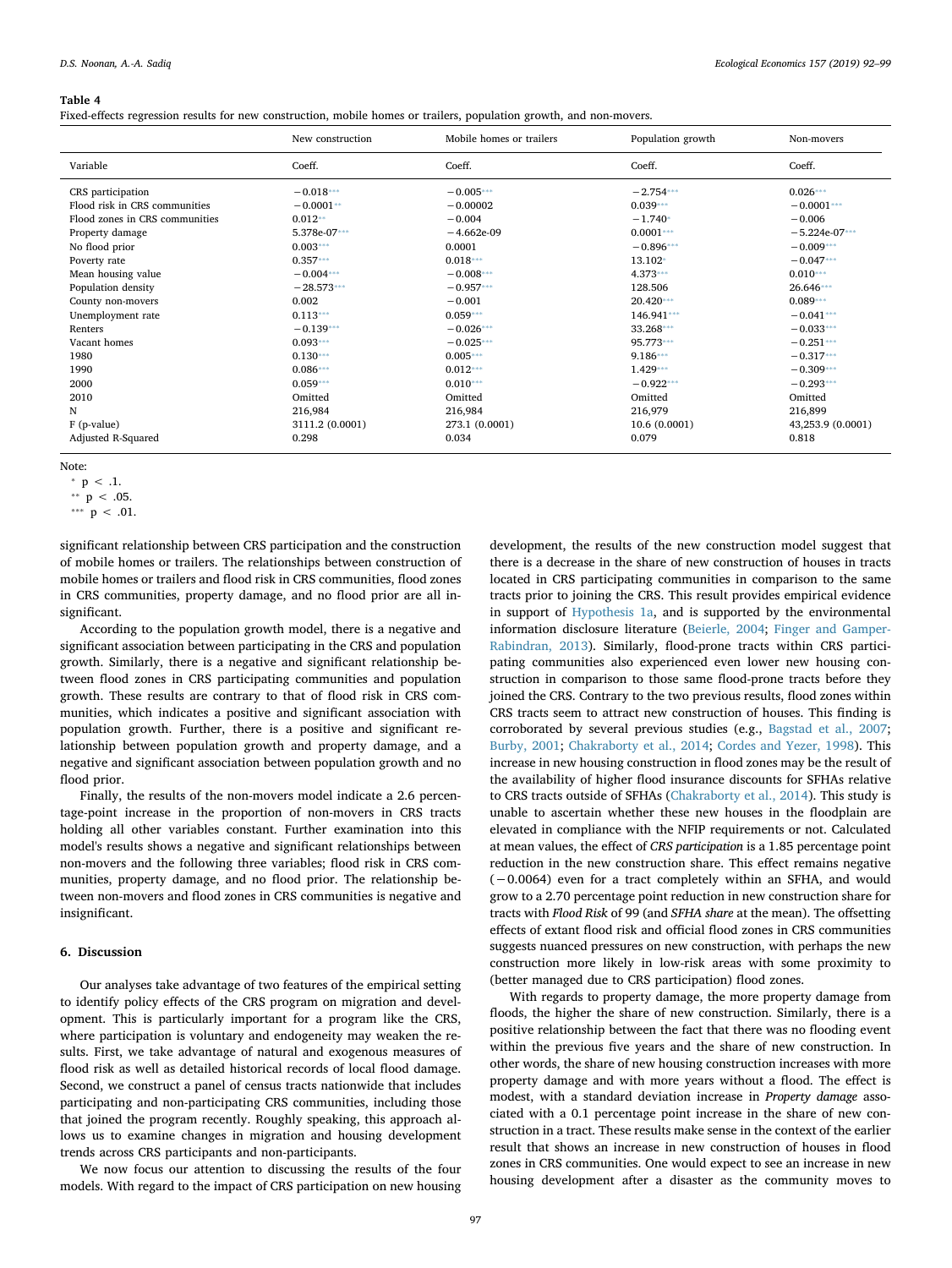rebuild completely destroyed homes. Furthermore, it is expected that a community would build new homes in areas that have not experienced a flood within the last five years. The implication of this result is that communities might be using a lack of previous flood in an area as an indication that the area is not prone to flooding. This could create a false sense of security if a community's decision to build in an area is solely based on this criterion.

The results of the mobile homes or trailers model indicate that there is less construction of mobile homes or trailers in tracts located in CRS participating communities in comparison to those same tracts prior to joining the CRS. Calculated for a typical tract in the CRS (with mean Flood risk = 38.9, mean SFHA share = 0.139), the effect of CRS participation is a 0.66 percentage point decrease in the share of mobile homes or trailers. These results provide evidence in support of [Hypothesis 2a](#page-2-1), and suggest that the CRS may be discouraging the construction of mobile homes or trailers within participating communities. This result is also in line with the arguments of proponents of the environmental information disclosure that when a community is aware of environmental risks, it is more likely to make safer and better decisions ([Beierle, 2004](#page-7-41); [Finger and Gamper-Rabindran, 2013\)](#page-7-42).

According to the population growth model, there is a decrease in population growth rates in tracts located in CRS participating communities in comparison to growth rates prior to joining the CRS. Hence, [Hypothesis 1a](#page-2-0) is supported. Conversely, flood-prone tracts in CRS communities experienced an increase in population growth, while flood zones in CRS communities saw a decrease in population growth. These results suggest that the CRS is discouraging population growth in tracts located in CRS participating communities and in flood zones after joining the CRS. The effect of CRS participation, when calculated at average risk values among CRS-participating tracts, is a −1.46, a substantially lower growth rate. Yet among higher flood risk tracts (i.e., Flood risk  $> 76$ , when holding SFHA share fixed at 0.139), the CRS effect on population growth can become positive. These results help to accentuate the effect of the CRS on population growth by contrasting the increase in population growth in flood risk areas with the decrease in population growth in floodplains. The implication of this result is that the reduction in population growth in CRS participating communities may be occurring as a result of the CRS preventing people from living in flood-prone areas within those communities. This is what we refer to as the "scarecrow" effect. In doing so, the CRS is helping communities increase their resilience to future flood events–a fundamental goal of the CRS program. In addition, the results show a positive relationship between population growth and recent property damage from flooding. As new construction also increases with recent flooding and property damage, population grows faster with recent damaging floods. There is more new building, and more residents, after these flood disasters.<sup>[4](#page-6-0)</sup> Finally, the negative relationship between population growth and no flood prior indicates a sharp decline in growth rates in counties avoiding recent flood disasters relative to areas experiencing little flood property damage. This effect is consistent with counties with rarer flood events (i.e., lower density, lower population counties) growing slower. This draws attention to the possibility that the SHELDUS data captures flood disasters and some flood events may not result in damages substantial enough to be recorded in SHELDUS.

With regards to non-movers, tracts within CRS communities are increasing their share of non-movers relative to before joining the CRS. Calculated at average Flood risk and SFHA share in the CRS, the effect of CRS participation is a 2.1 percentage point increase in the share of nonmovers. This result supports [Hypothesis 3a,](#page-2-2) and suggests that if residents of CRS communities are staying more, they may not be able to explore economic opportunities outside of their communities as researchers have found that the higher the proportion of non-movers in a country, the higher the poverty level (e.g., [Rupasingha and Goetz,](#page-7-48) [2007\)](#page-7-48). Furthermore, another result suggests that the CRS deters nonmovers in flood-prone tracts. Taking both results together, it appears that the CRS is encouraging people to stay in tracts located in CRS participating communities in comparison to those same tracts prior to joining the CRS. More importantly, this positive effect of CRS on staying is diminished for households in risky areas within participant communities. (The share of non-movers might typically grow by 2.6 percentage points after joining the CRS for a lower-risk tract, but average nonmover growth is only 1.5 percentage points for the riskiest tract.) The negative relationship between non-movers and property damage suggests that people tend to migrate from an area that is devastated by flood events. This result is consistent with several studies that demonstrated that migration is an adaptation mechanism for coping with disasters and climate change [\(Husby et al., 2014;](#page-7-38) [Kahn, 2015;](#page-7-49) [Portnykh,](#page-7-35) [2014;](#page-7-35) [Richert et al., 2017](#page-7-50)). Finally, the negative relationship between non-movers and no flood prior suggests that individuals are migrating from areas that have not experienced a flood event. Tracts in counties experiencing five flood-free years tend to see more residential turnover in those years, perhaps as areas with more sporadic flooding discourage stable populations. It is also plausible that there have been prior floods in such areas, but the damages caused are not substantial enough to be captured by SHELDUS.

## 7. Conclusion

Floods continue to wreak havoc on ecological and human systems ([Jonkman, 2005;](#page-7-0) [Sadiq and Noonan, 2015a\)](#page-7-1). Amid a growing concern of climate change impacts, these systems could be devastated further ([Botzen et al., 2009](#page-7-4); [IPCC, 2013](#page-7-3)). Understanding and improving flood management at the community scale is important in order to reduce the vulnerability of human societies to floods. Although, researchers have studied flood-risk management policy at the community scale, this literature has largely overlooked analyzing the impact of a flood-risk management policy on migration and development, especially at a refined geographic scale.

This study examines the impact of the CRS on migration and development. The CRS program was created in 1990 to enable communities to voluntarily reduce flood risks, and in return, receive discounted flood insurance premiums. Although reducing flood risk is a primary objective of the CRS, the second-order effects on economic activity like migration and development are crucial to fully assessing the net effects of the CRS on ecological and human systems. Despite the myriad studies on the CRS, the effect of subsidizing community-level flood management on migration and development patterns remains unstudied. Hence, the current study is the first to empirically investigate the effect of the CRS program on migration and development patterns. In general, the results indicate that the CRS discourages new housing developments and the construction of mobile homes or trailers in participating communities. In addition, the CRS discourages population growth, especially in floodplains, as well as migration out of CRS participating communities.

Although, our study provides critical insights on the impact of the CRS program on migration and development, further inquiries are warranted. First, our analyses focused on five Census years, and excluded the years in between Censuses. Future studies should consider

<span id="page-6-0"></span><sup>4</sup> Causal interpretations here are complicated by at least two important limitations of the data. First, the population growth variable refers to growth from year t-10 to year t, while property damage refers to damage from year t-5 to year t. Growth in those first five years  $(t-10$  to  $t-5)$  could lead to more property exposed to flood risk and increase the likelihood and expected amount of such a flood disaster. Second, because the property damage from SHELDUS is measured at the county level (and only normalized to the tract-level in per-capita Property damage), it is possible that a severe flood event is concentrated in only a handful of tracts in a particular county. If this displaces population to many nearby tracts within the same county, then population growth will be positive for most observations and negative for a few, while Property damage is positive for all of them. This displacement could give the appearance of a positive Property damage effect because the damage value is available only at the county level.